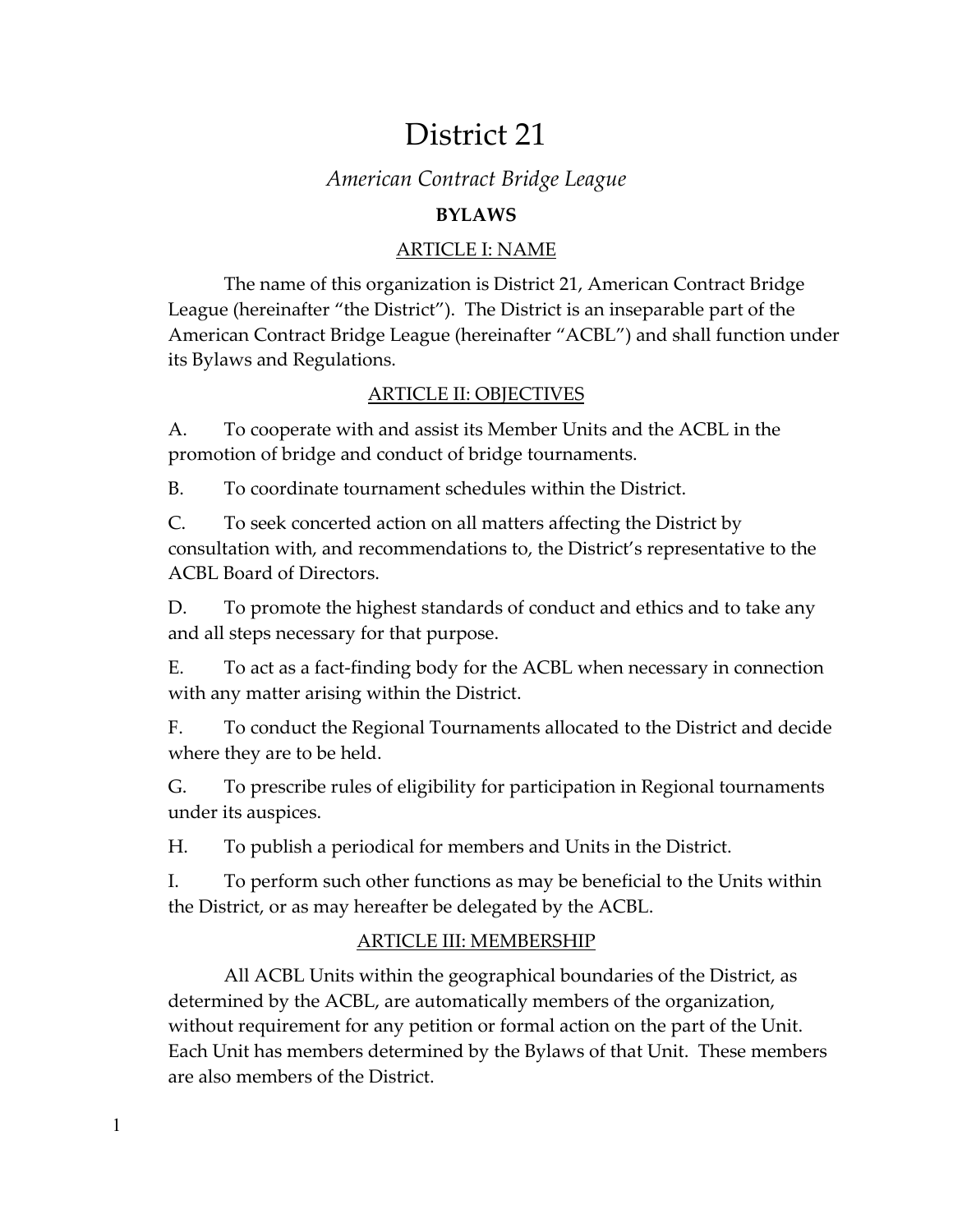#### ARTICLE IV: BOARD OF DIRECTORS

The Board of Directors shall be the governing body.

#### A. Composition:

1. Each Unit shall elect or appoint up to two Unit members to serve as Directors on the District's Board of Directors.

2. Units may select alternates to fill temporary absences of their Directors. The Unit President must submit to the District Secretary, in writing, at least one day before any meeting, the name(s) of such alternate(s). "In writing" shall include writings transmitted by personal delivery or mail. "Mail" in these Bylaws includes the United States Postal Service and electronic mail.

3. Vacancies on the Board of Directors may be filled by the respective Units as such vacancies occur.

4. The Board of Directors reserves the right to examine the qualifications of any Unit's Director and by two-thirds (2/3) vote may reject a Director for not meeting the qualifications stated in these Bylaws and in ACBL regulations.

5. A Unit's Director is expected to attend Board meetings. Failure to attend three consecutive Board meetings without good cause is a ground for disqualification as described in IV.A.4.

6. While serving in office, the President, Vice-President, Secretary, Treasurer, Executive Committee Officer, and the District's representative to the ACBL Board of Directors shall automatically become members-atlarge of the District's Board of Directors.

### B. Voting Rights

1. Each Unit shall have one vote and in addition thereto one vote for each two hundred (200) members or fraction thereof, up to a maximum of 25% of the total votes allocated to all the Units in the District.

2. The membership of a Unit shall be that annually established by ACBL for election purposes.

3. Each Director shall cast one half of their Unit's votes. Should only one Director be present, that Director may cast all the Unit's votes.

4. The President, or the President's appointee, shall count the Board member votes, estimate the proper Unit votes (weighted as stated in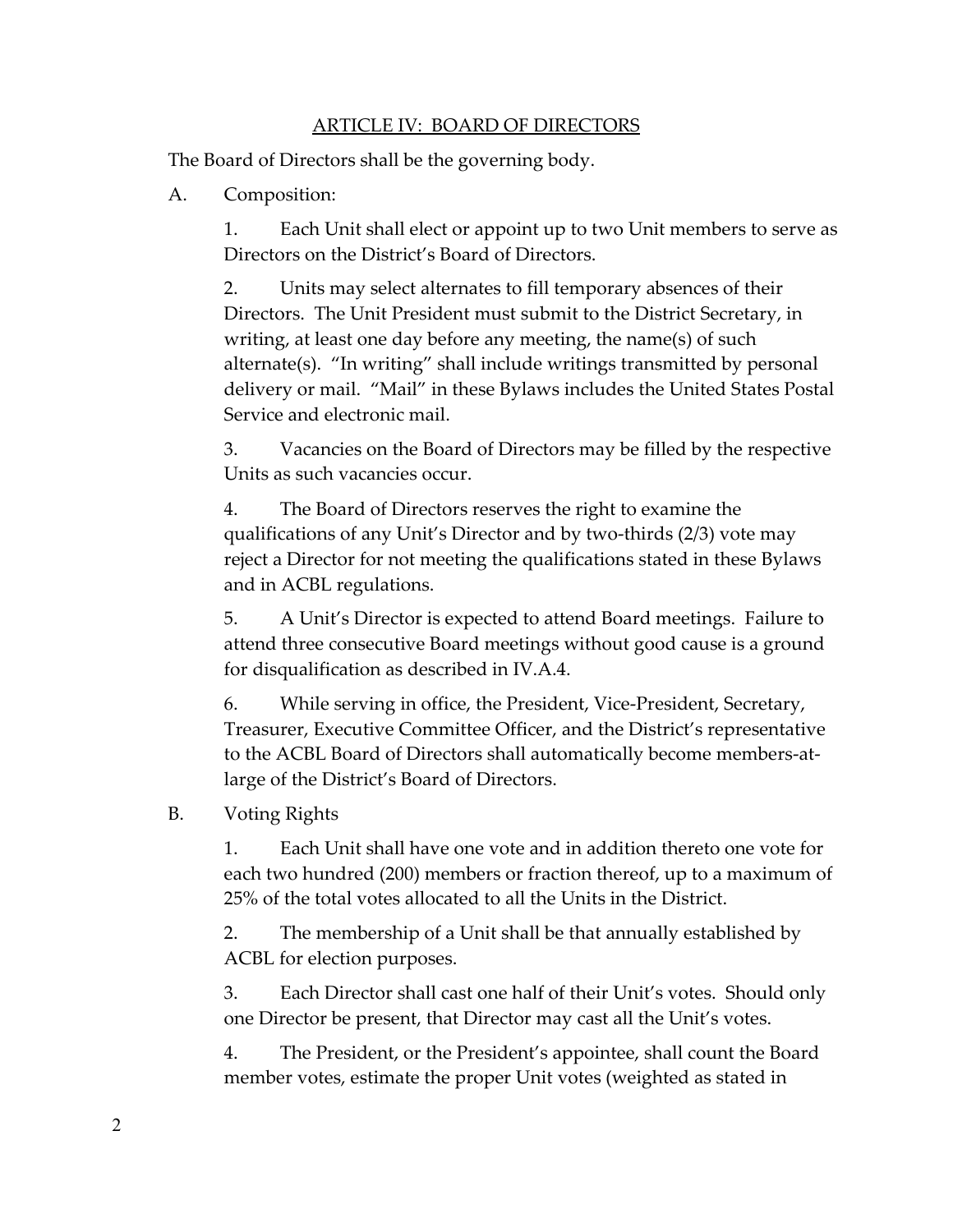IV.B.1. above), and report the results. If the President is not able to determine by estimate the proper Unit votes, or if any Board member so requests, a fully counted Unit vote shall be made. A chart with the proper weighted number of votes by Unit shall be maintained by the District Secretary to facilitate such voting. Approval shall be by one half plus one Unit votes, as stated in IV.B.l., of those present unless otherwise set forth.

## ARTICLE V: POWERS OF THE BOARD OF DIRECTORS

The Board of Directors of the District shall have the following powers:

A. To determine the place and date for any Regional Tournaments held within the District, and to establish the schedule of events and arrange for adequate staff, playing accommodations, and hotel rooms;

B. To acquire, hold, administer and dispose of any funds or property acquired by the organization, including the receipts of Regional Tournaments;

C. To employ personnel to serve the organization at the discretion of the Board of Directors, and to supervise their conduct and fix their compensation;

D. To determine eligibility to participate in Regional Tournaments held in the District and to discipline any ACBL member in accordance with ACBL Bylaws, Rules, and Regulations;

E. To determine written Policies and Procedures, consistent with these Bylaws, that govern the day-to-day operations of the District.

F. Such further powers within the Bylaws and Regulations of the ACBL as may, from time to time, be delegated by its Member Units or by the ACBL itself;

G. The Board may not delegate these powers except as specified in these Bylaws or District policy. All such delegation(s) shall be maintained in District files and are subject to regular review and confirmation by the District Board of Directors.

## ARTICLE VI: MEETINGS OF THE BOARD OF DIRECTORS

A. The meetings of the Board of Directors shall be called by the President at least three (3) times a year. Whenever the provisions of the Constitution and Bylaws of the District are inapplicable, Robert's Rules of Order shall apply. The first meeting of each calendar year shall be the Annual Meeting at which officers shall be elected. A Board member desiring to include a matter in the agenda of a meeting shall so advise the District Secretary in writing prior to the meeting. The Secretary shall mail the agenda, minutes, committee and Treasurer reports, and any other items for the next Board meeting to each Board member and the Unit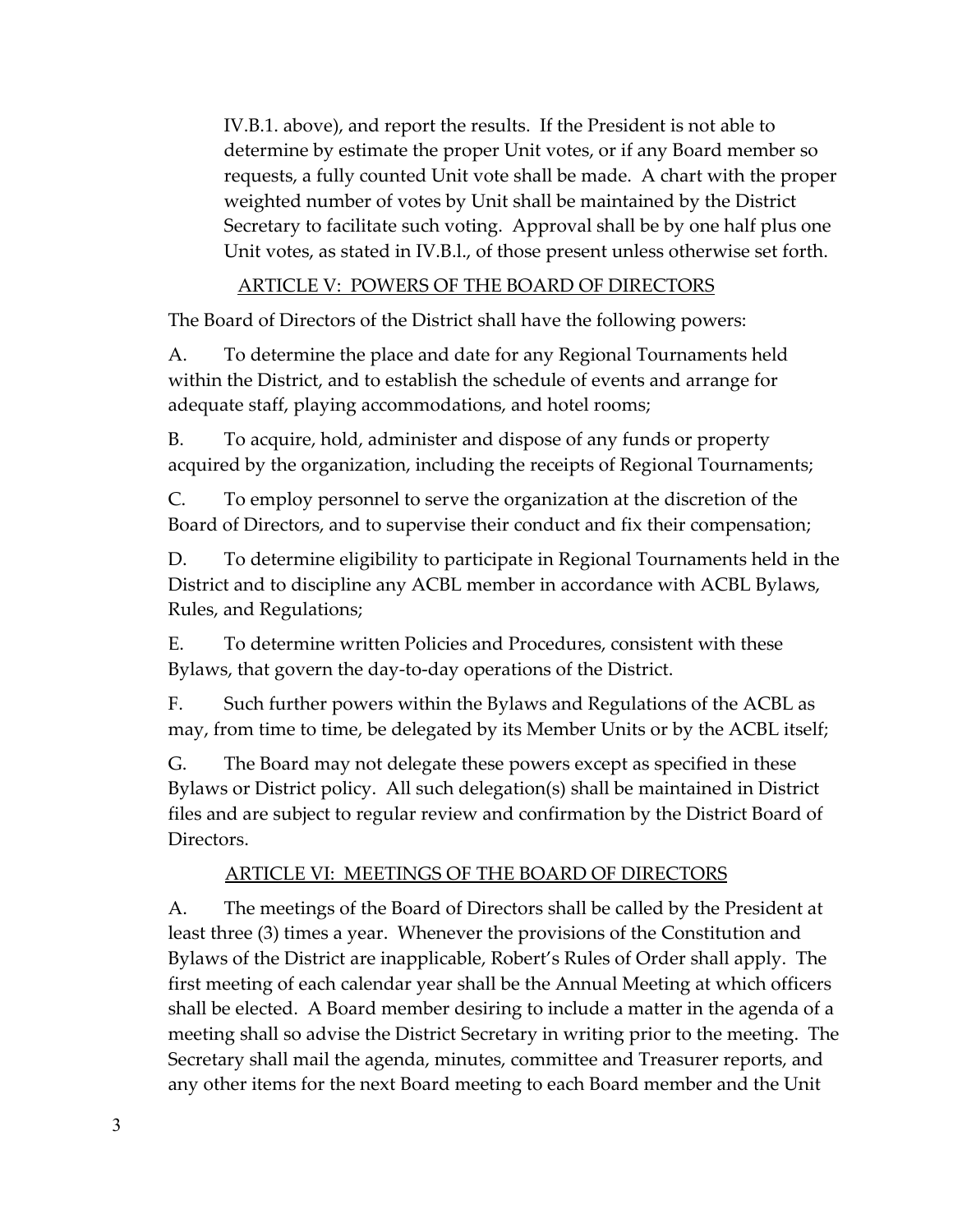President at least 14 days prior to the next meeting. New business, not included with the mailed agenda, may be introduced at a Board meeting upon determination by the President that the business is of an emergency nature and time remains to fully address the item or by approval of a majority of Board members.

B. Special meetings may be called by the President, or if the President is absent or unable or to act, by the Vice-President or upon written request by any three (3) Directors from three (3) different Units. Written notice of time, place and purpose of such special meetings shall be mailed to each member of the Board of Directors at least five (5) full business days prior to the time at which the meeting is called and discussion at such special meetings shall be limited to the purpose for which the meeting was called.

C. A quorum at any meeting shall consist of Directors from no less than one half of the units of the District.

D. District Board meetings described in VI.A. and VI.B. may be held by electronic means at the President's discretion.

### ARTICLE VII: DISTRICT OFFICERS

A. There shall be five (5) officers of the Board of Directors of the District: President, Vice-President, Secretary, Treasurer, and Executive Committee Officer. All officers must be members of the District. These officers shall be elected by the Board for a term of one (1) year. Any officer can be removed before the end of the officer's term by a two-thirds (2/3) vote of the Board.

B. Election of Officers:

1. The Nominating Committee shall submit a list of candidates proposed for nomination to the positions of President, Vice-President, Secretary, Treasurer, and Executive Committee Officer for acceptance by the Board of Directors at the last meeting before the Annual Meeting. Additional nominations may be accepted from the floor. Should more than one person be nominated for any office, the names of the candidates nominated at this meeting or nominated in writing and received, with a letter of acceptance, by the District 21 Secretary at least 60 days prior to the Annual Meeting will be placed on a printed ballot to be used at the Annual Meeting. These nominations shall be published in the periodical prescribed in Article II.H. Each nominee may provide the Secretary with a brief written statement to be included in the mailing of the Agenda for the Annual Meeting. Nominations will also be allowed from the floor at the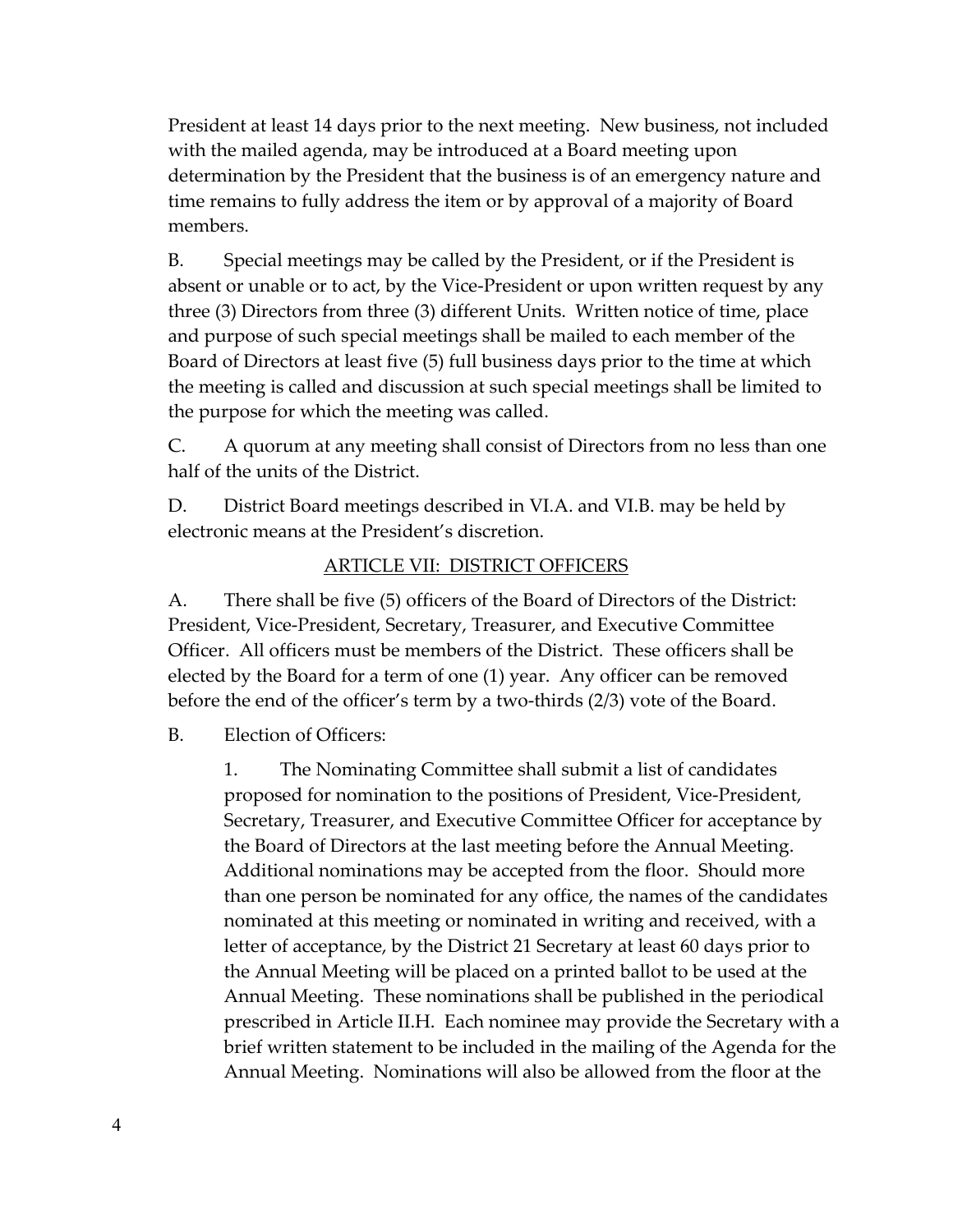Annual Meeting, but such nominations shall be considered a "write-in candidate."

2. No person may run for more than one office during an election.

3. Elections shall be at the Annual Meeting. Printed ballots, in number determined by Unit vote as stated in Article IV.B.1. above, shall be prepared for this election. The ballot shall have the names of all persons, nominated in accordance with Section B.1. above, for all offices and shall include a line for write-in candidates for each office.

4. If only one person is nominated to the position of President, Vice President, Secretary, Treasurer, or Executive Committee Officer, their names need not be included on any ballot and they may be elected by acclamation.

5. The offices of President, Vice-President, and Executive Committee Officer shall be filled by members of the District who have served for at least one year as a member of the Board of Directors.

6. No President or Vice-President shall be eligible to serve more than two consecutive one-year terms.

7. If more than one person is nominated for any office, the officer shall be elected by secret ballot of sufficient members to constitute a quorum as described in Article VI, Section C. Each person nominated for election to an office shall be allowed equal time during the Annual Meeting to make a statement. A majority of votes is necessary for election. If no majority exists on a first ballot for any office(s), the two candidates receiving the largest number of votes for the office(s) will be placed on a second ballot.

8. Officers elected at such a meeting shall take office at the end of the meeting and shall continue in office until the election of their successors at the next Annual Meeting except, however, that newly elected officers shall not have jurisdiction over a Regional Tournament which might be in progress, but shall have supervision and jurisdiction over succeeding tournaments conducted by the District during their administration.

## ARTICLE VIII: DUTIES OF OFFICERS

A. The President shall preside at all meetings of the Board of Directors. The President shall supervise the management of the affairs of the District and perform all duties incidental to this office. The President shall be a member ex officio of all committees and shall be Chair of the Board of Directors. The President shall be the Chair of the Executive Committee. The President shall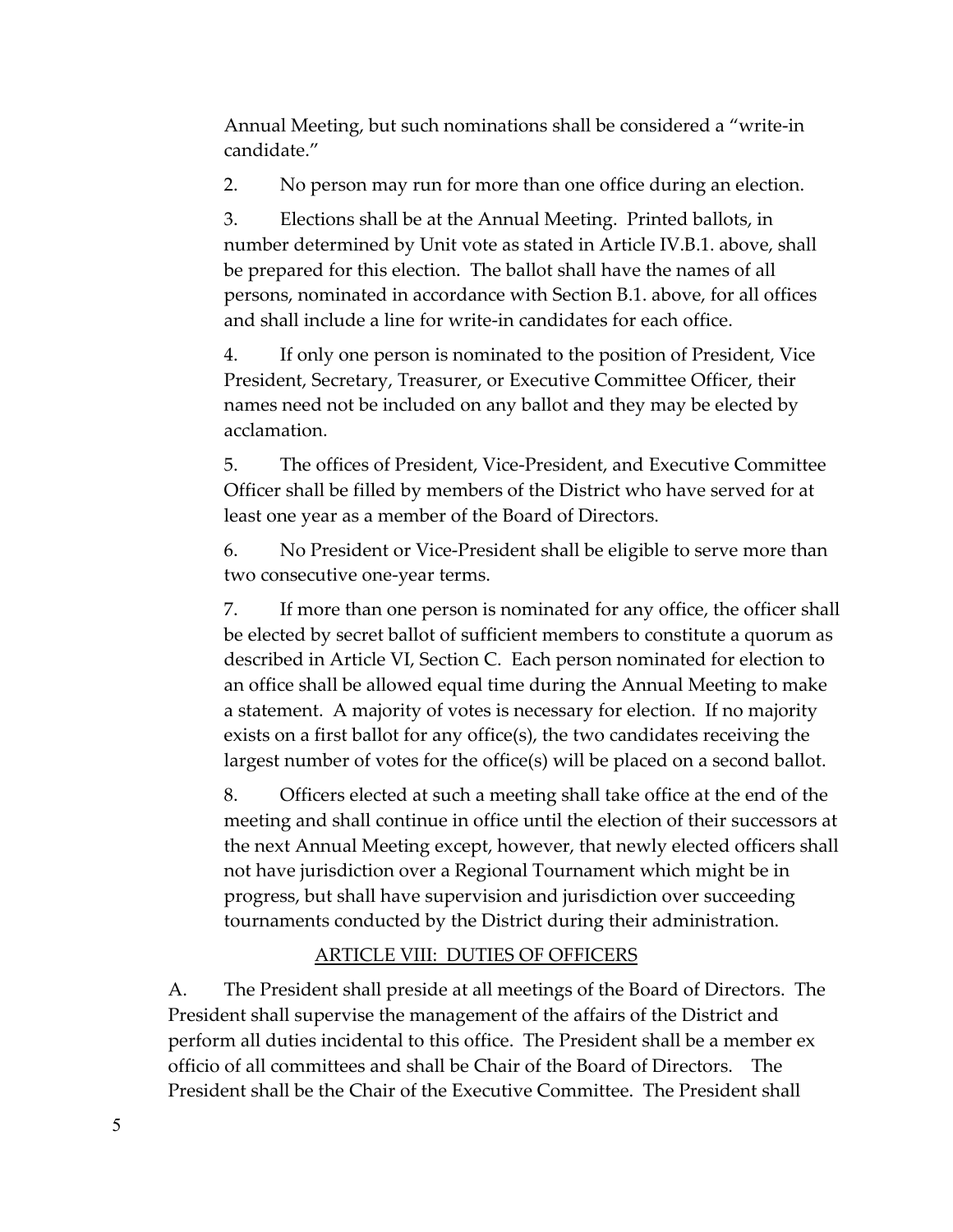appoint the District Tournament Coordinator who shall maintain a calendar and approve dates for sectional tournaments within the District. The President shall have the power to make an interim appointment to fill any temporary vacancy in the positions of Vice President, Secretary, Treasurer, Executive Committee Officer, Western Conference Representative, and Representative to the Board of Governors, such interim appointments to be effective until the next regularly scheduled meeting of the Board. At the next regularly scheduled meeting of the Board, there shall be an election to fill the vacated position(s) for the remainder of the term, and nominations for the vacated office(s) may be made from the floor.

B. The Vice President shall preside at meetings if the President is unable to act or attend, and shall succeed the President if necessary. If both the President and the Vice President are unable to act then the Board of Directors shall choose a presiding officer from members of the Board.

C. The Treasurer shall have the care, custody of, and responsibility of all funds, securities and properties of the District. The Treasurer shall deposit the funds of the District in such bank as is approved by the Board of Directors. The Treasurer shall keep an accurate account of all receipts and disbursements and shall submit a report at the Annual Meeting and at such other times as may be required by the President or Board of Directors. The Treasurer shall require all persons handling assets of the District to make acceptable records of receipt and distribution of all District assets. Separate records shall be maintained for each separate account and separate District event. The Treasurer shall prepare reports for each of these accounts and events and deliver them to the Secretary at least 15 days prior to the Board of Directors' meetings.

D. The Secretary shall keep the records of the District and minutes of its meetings and shall perform such other duties as are incident to the office. The Secretary shall prepare and mail minutes of the Board of Directors meetings, agendas, Treasurer's reports, if available, candidates' statements, and other matters which have arisen since the last Board Meeting, as well as reports and proposals prepared by any committees, if available. Such mailings shall be to each member of the Board of Directors at least 14 days prior to an upcoming Board meeting. The Secretary shall be a nonvoting ex officio member of all other committees and shall keep a record of all Member Units and their Officers and Director(s).

E. The Executive Committee Officer is a member of the Executive Committee who shall assist with such duties as requested by the President.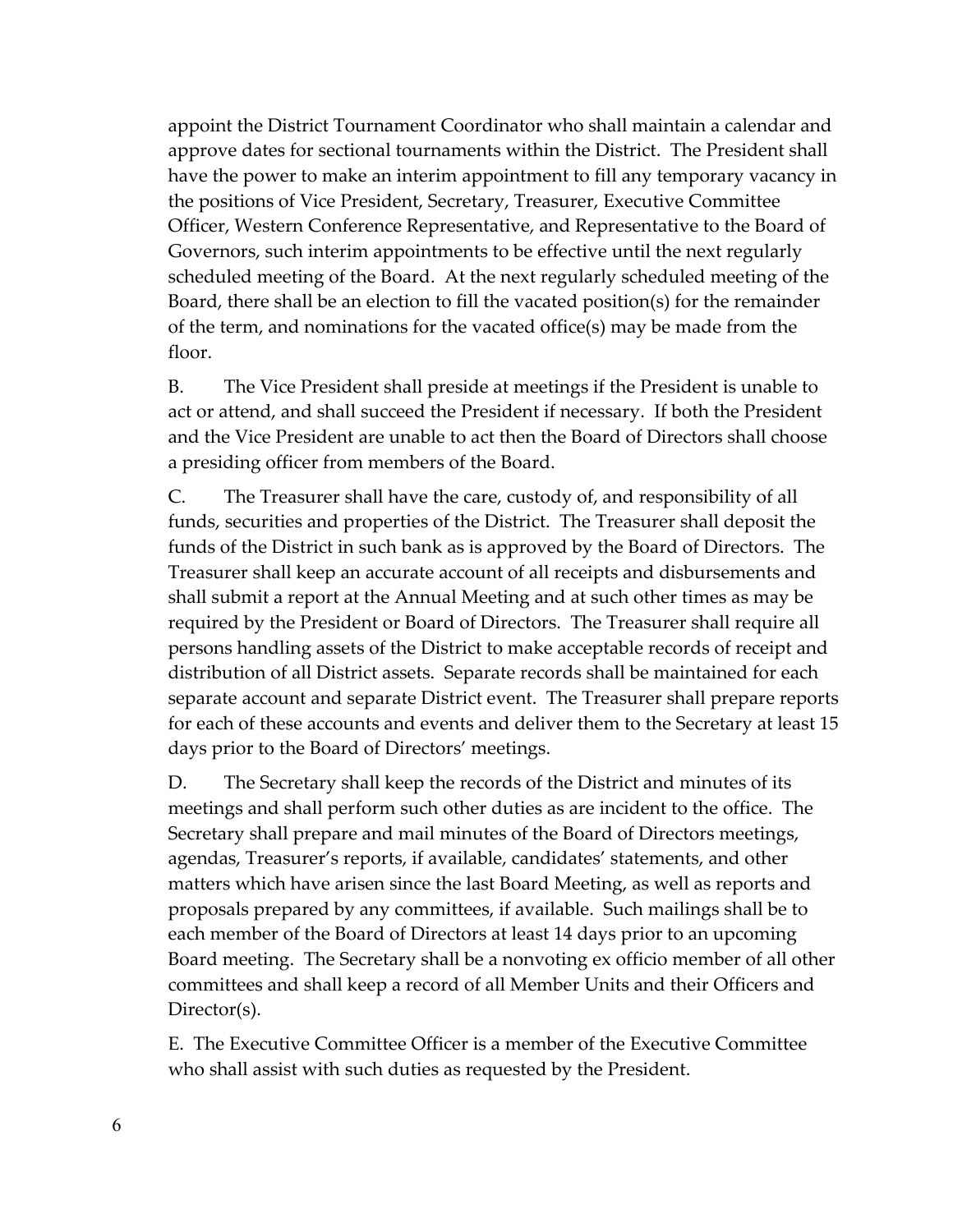#### ARTICLE IX: BONDING OF DISTRICT PERSONNEL

The Treasurer, District 21 Tournament Manager (if any) and any other person required to handle substantial assets or regularly handle any assets of the District shall be bonded. Should any such person turn out not to be bondable that person will no longer hold the position.

## ARTICLE X: COMMITTEES

A. EXECUTIVE COMMITTEE: The Executive Committee consists of the President (who is the Chair), Vice-President, Secretary, Treasurer, and Executive Committee Officer. Election to any of those offices by the District Board shall constitute the Board's appointment of that officer to the Executive Committee. The Executive Committee shall be the District's only committee of the Board with full authority to act for the Board in between Board meetings as authorized by California's Nonprofit Public Benefit Corporation Law.

B. The President shall appoint a Chair for each of the following standing committees. The committee Chair shall then form the committee with an appropriate number of members to accomplish its mission.

> 1. NOMINATING COMMITTEE: There shall be a Nominating Committee to provide nominations for the District Officers in accordance with Article VII.B.1.

2. BYLAWS COMMITTEE: There shall be a Bylaws Committee to review these Bylaws and to propose revisions as needed.

3. TOURNAMENT PLANNING COMMITTEE: There shall be a Tournament Planning Committee to oversee the place, date, and schedule of events for Regional Tournaments held within the District

4. DISCIPLINARY COMMITTEE: There shall be a Disciplinary Committee Chair who will, when necessary, convene a panel to act on disciplinary matters in accordance with the ACBL Code of Disciplinary Regulations. The Disciplinary Committee will have original jurisdiction as provided in the ACBL's Code of Disciplinary Regulations.

5. APPELLATE COMMITTEE: There shall be an Appellate Committee Chair who, when necessary, will convene a panel to hear appeals as provided by the ACBL's Code of Disciplinary Regulations. The Secretary shall notify ACBL headquarters of the appointment of the Chair. Members who serve on an Appellate Committee hearing may not have served on a Disciplinary Committee hearing on the same issue.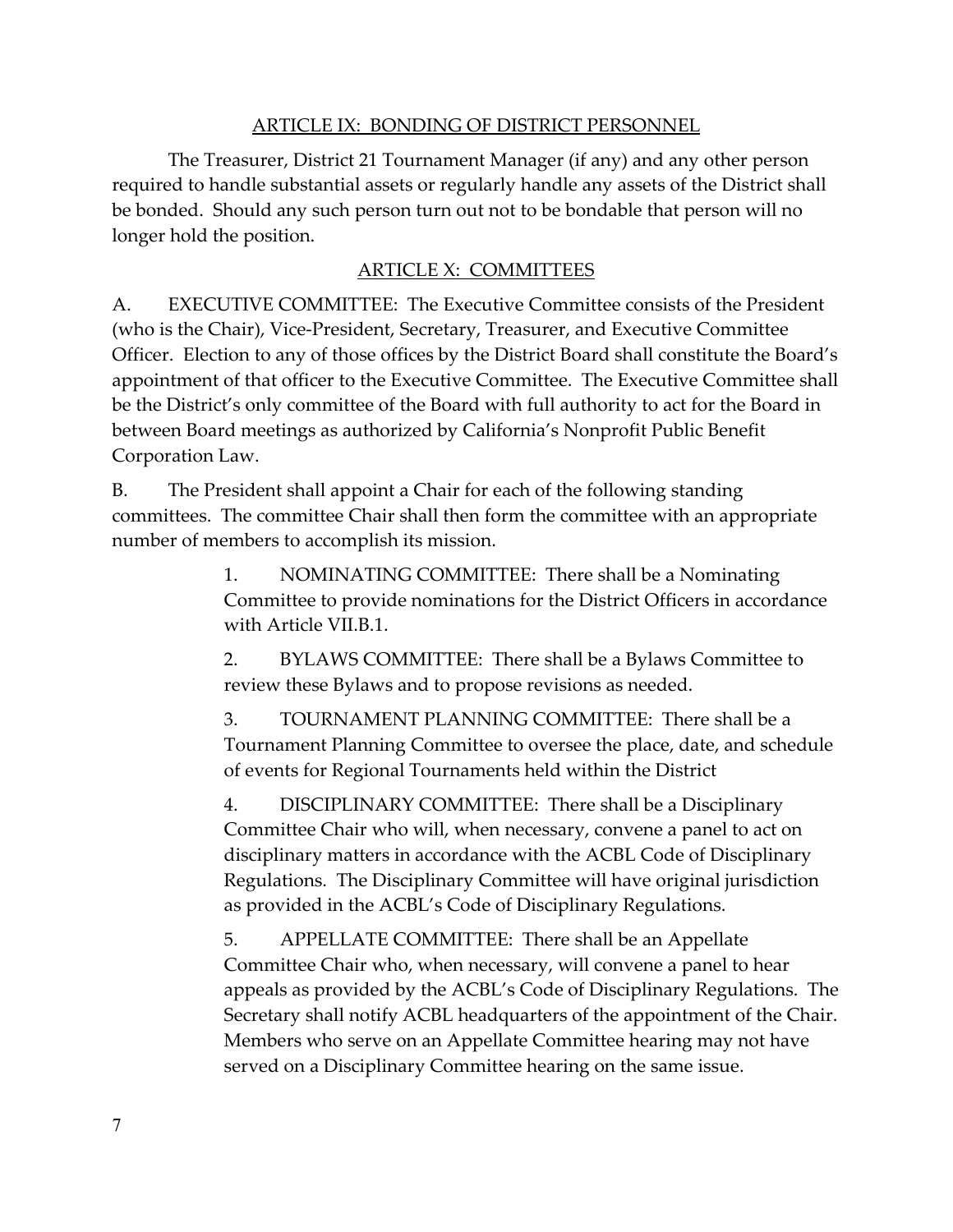C. Other Committees may be appointed by the President as needed to fulfill the purposes of the organization.

#### ARTICLE XI: MEMBER UNITS

A. All Member Units shall retain autonomy in the conduct of their affairs as provided by the Bylaws and Regulations of the ACBL.

B. Each Member Unit shall:

1. Forward names, addresses, ZIP codes, email addresses, and telephone number of its Officers, Director(s) and alternate(s) to the District Secretary immediately upon their selection.

2. Submit proposed dates and locations of its Sectional Tournaments to the District Tournament Coordinator prior to submission to the ACBL for sanction.

# ARTICLE XII: PROHIBITION AGAINST SHARING ORGANIZATION PROFITS AND ASSETS

No member, director, officer, employee, or other person connected with this organization, or any private individual, shall receive at any time any of the net earning or pecuniary profit from the operations of the organization, provided however that this provision shall not prevent payment to any such person of reasonable compensation for services performed for the organization in effecting any of its purposes as shall be fixed by resolution of the Board of Directors; and no such person or persons shall be entitled to share in the distribution of the organization. All members, if any, of the organization shall be deemed to have expressly consented and agreed that on such dissolution or winding up of the affairs of the organization, after all debts have been satisfied, then remaining in the hands of the Board of Directors shall be distributed as required by the Articles of Incorporation of this organization and not otherwise.

#### ARTICLE XIII AMENDMENTS TO THE BYLAWS

These Bylaws may be amended or repealed at any meeting of the Board of Directors provided the notice of such meeting stating the subject to be considered, including specific wording of any changes, is delivered in writing to each Member Unit and Board of Directors member at least thirty (30) days prior to such meeting. A concurrence of two-thirds of the votes present at any quorum meeting of the Board of Directors shall be required for passage.

Adopted June 6, 1970